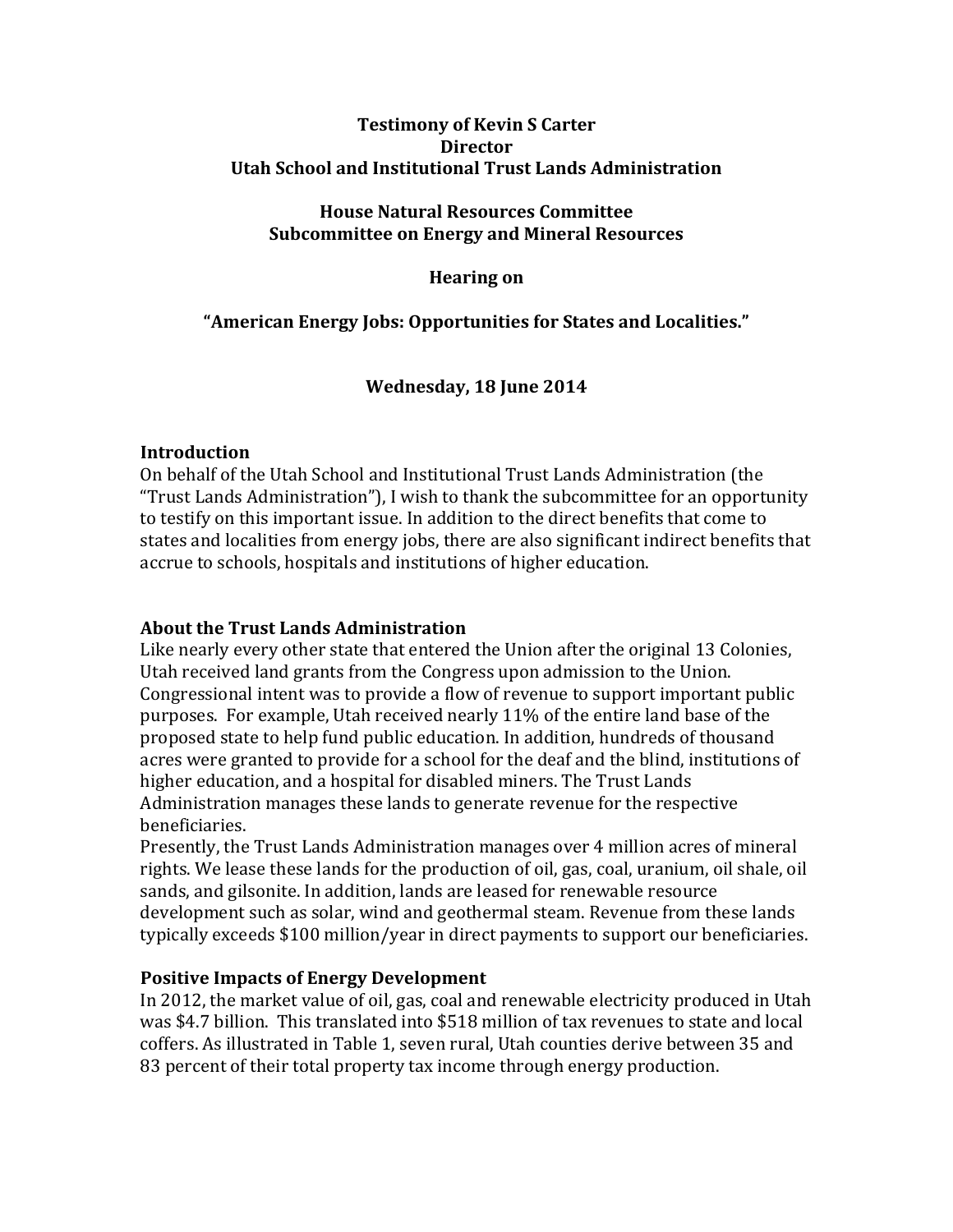

**Table 1. Energy-related Property Tax Generation**

| County          | <b>Direct Energy</b> | <b>Fraction of Total</b> |
|-----------------|----------------------|--------------------------|
|                 | <b>Employment</b>    | <b>Employment</b>        |
| <b>Duchesne</b> | 2482                 | 26%                      |
| <b>Emery</b>    | 928                  | 26%                      |
| <b>Uintah</b>   | 3182                 | 21%                      |
| <b>Millard</b>  | 488                  | 11%                      |
| Carbon          | 895                  | 10%                      |

**Table 2. Energy Jobs in Rural Counties**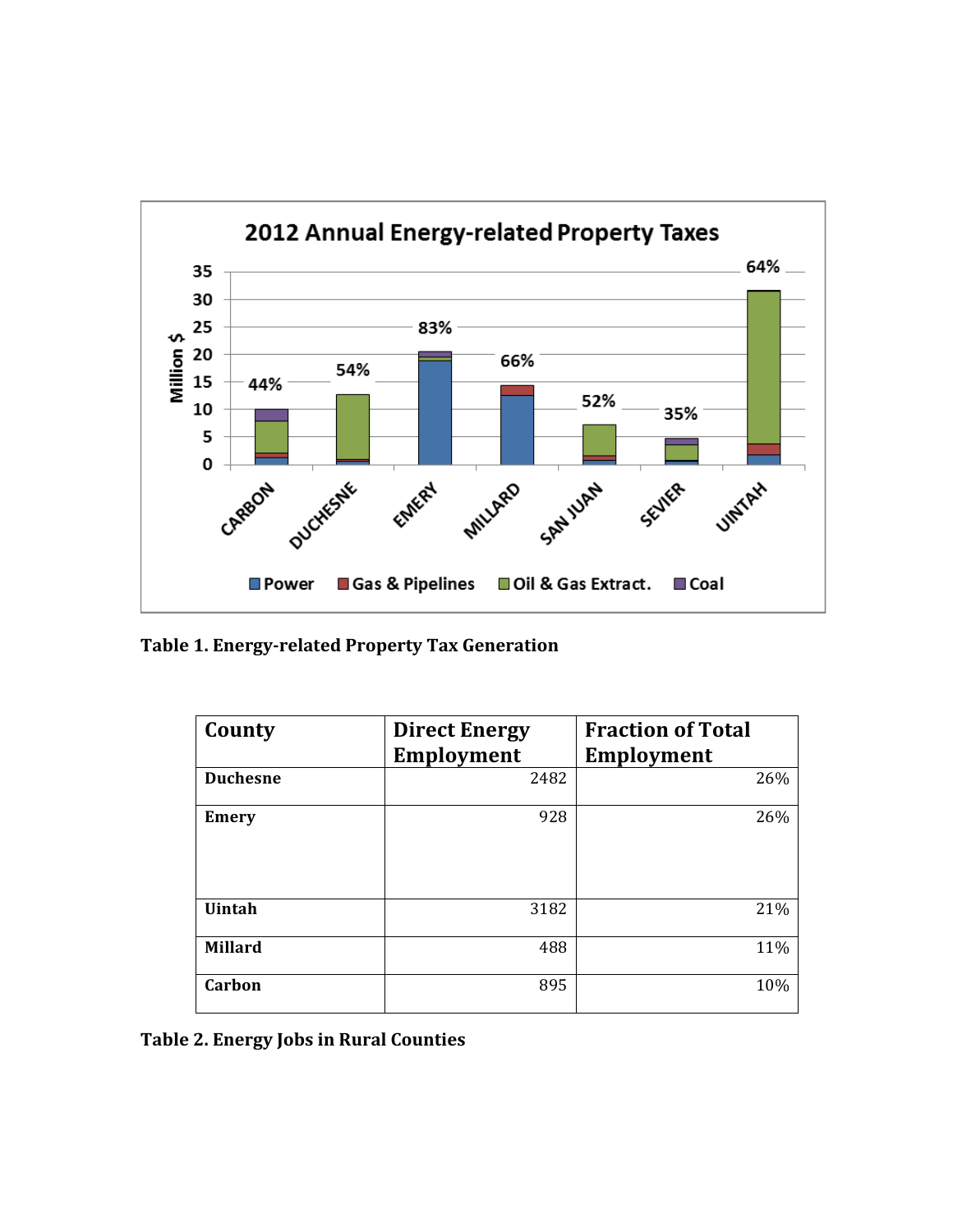Over 17,500 direct energy jobs in Utah produced nearly \$70 million dollars in state income tax. These jobs had wages 192% above the overall state wage rate. The rural county with the highest percentage of energy-related jobs has a monthly average income approaching  $$4,000$ , while a neighboring county of similar size with a tourism-based economy has an average monthly income of slightly over \$2,000. These relatively strong wages allow opportunities to pursue higher education and other benefits for the families of these wage earners. As Table 2 presents, in five rural counties direct energy jobs account for 10 to 26 percent of total employment.

As mentioned above, revenues from energy development on trust lands go to support education and other public benefits. All revenues from mineral development on school trust lands is deposited into a permanent fund, managed exclusively to generate money for public education.

- Nearly \$300 million has been distributed from the Fund over the last 20 years.
- In Utah, land trust monies are individually allocated to schools.
- In FY 2014, the distribution to Utah's school children was \$37.4 million.
- From this amount, the average elementary school received \$35,000, the average middle school received approximately \$50,000, and the average high school received approximately \$60,000.
- These are funds that simply would not be there but for mineral development on school trust lands.

Every public school in Utah has a Community Council - composed of parents, teachers and administrators. These Councils prepare plans, every year, to address their school's most critical, unmet needs. Monies earned by the Trust Lands Administration go to fund these plans (they are, essentially, the only discretionary funds provided to schools). This is the essence of parental involvement and local control

Specific examples of these expenditures include:

- o Box Elder High School—'Latinos in Action' is a program at the high school that links high school aged Latino students up as tutors for students at a local elementary school. Graduation rate for those participating in the program is nearly 100%
- $\circ$  Duchesne High School—The school is switching to a 5x5 schedule (5 classes per day, 10 total classes per student). Using funds to provide professional development to teachers to train them to be ready for the longer class periods and other challenges and opportunities associated with the new schedule.
- o Some schools hire counselors and paraprofessionals to help disadvantaged students learn about the college application process and how to apply for scholarships and grants.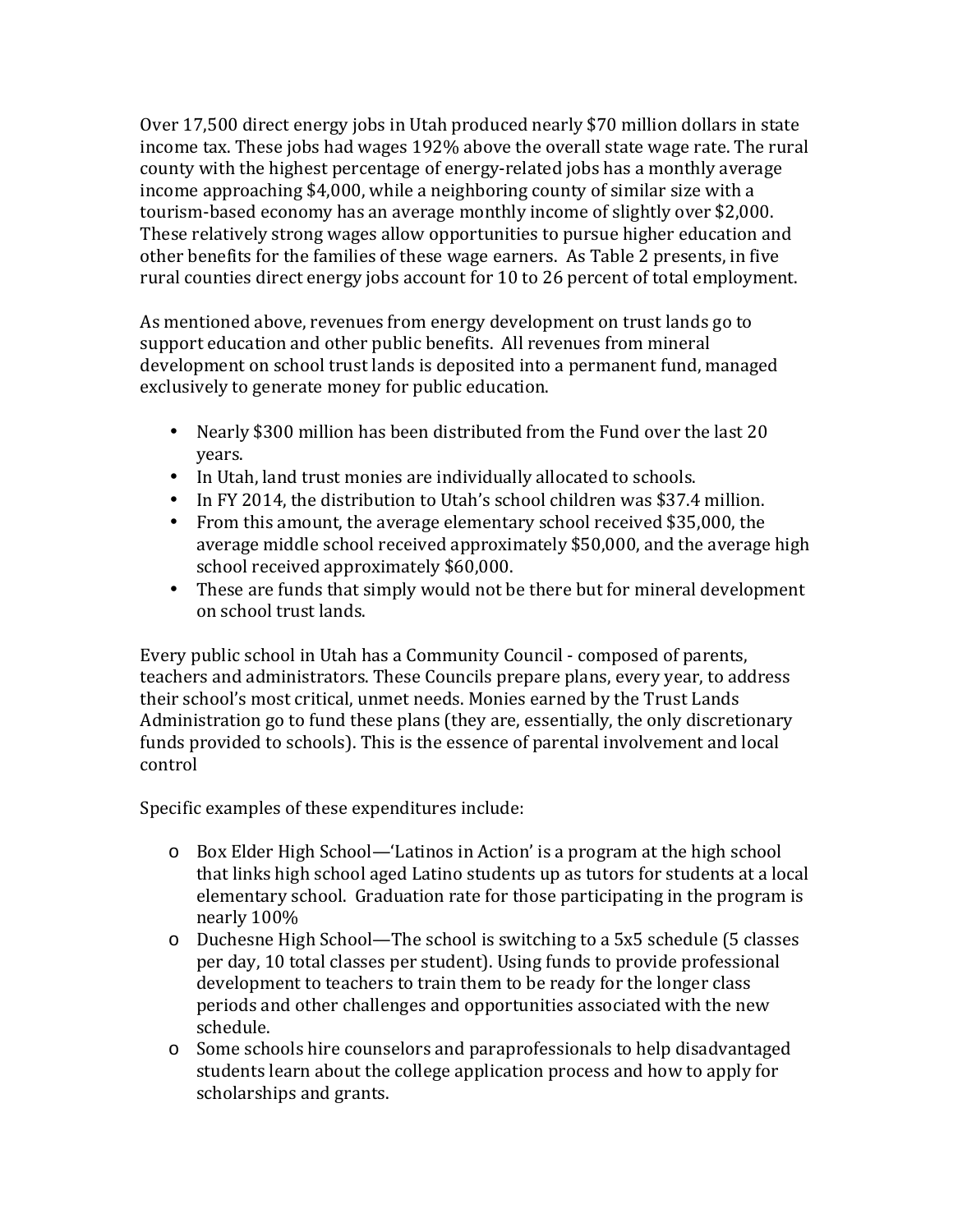- $\circ$  Funding of music and art programs which otherwise would not exist.
- o Almost the only source for funds for professional development for teachers.
- $\circ$  Tens of millions of dollars on upgrading classroom technology.
- $\circ$  Thousands of hours of paraprofessionals to increase one-on-one student learning experiences, reduce class size, and decrease the demands on teachers.

Another beneficiary from energy-development jobs in Utah is the Utah School for the Deaf and the Blind. They have a 1-to-1 goal for getting technological devices in the hands of their students. With their trust lands money, they are paying for two computer aides to teach the students how to use their technological devices and also to run the computer lab. Previously, the school didn't have any technology aides, and this money is making it possible to hire the aides.

In addition to the benefits to public and special education, grant lands managed by the state also help fund a hospital for disabled miners. At the time of Utah statehood, providing medical care for workers in the State's mining industry was a pressing social need. The Utah Enabling Act provided a 50,000-acre land grant to the new state to provide funding for a Miner's Hospital, followed by a second 50,000-acre land grant in 1929. Funds from these land grants were used to provide a variety of medical services to injured and disabled miners. In the early 1960s, the accumulated funds from the sale of granted lands were utilized to build the Rehabilitation Center at the University of Utah Medical Center (UMC). In 2004, a specific Miners Hospital unit was established at the UMC Rehabilitation Center, and subsequently a Miners Clinic in Orem, Utah. These facilities provide free medical evaluation and treatment for mining-related illnesses and injuries for any miner who has worked in a Utah coal, metal or non-metal mine for at least two years. The Miners Hospital also conducts screening activities for the federal Black Lung program, and provides scholarships at the University of Utah for children of disabled miners.

Revenues from trust lands granted to establish institutions of higher education go to support Utah State University, the University of Utah, and all colleges of education throughout the state system.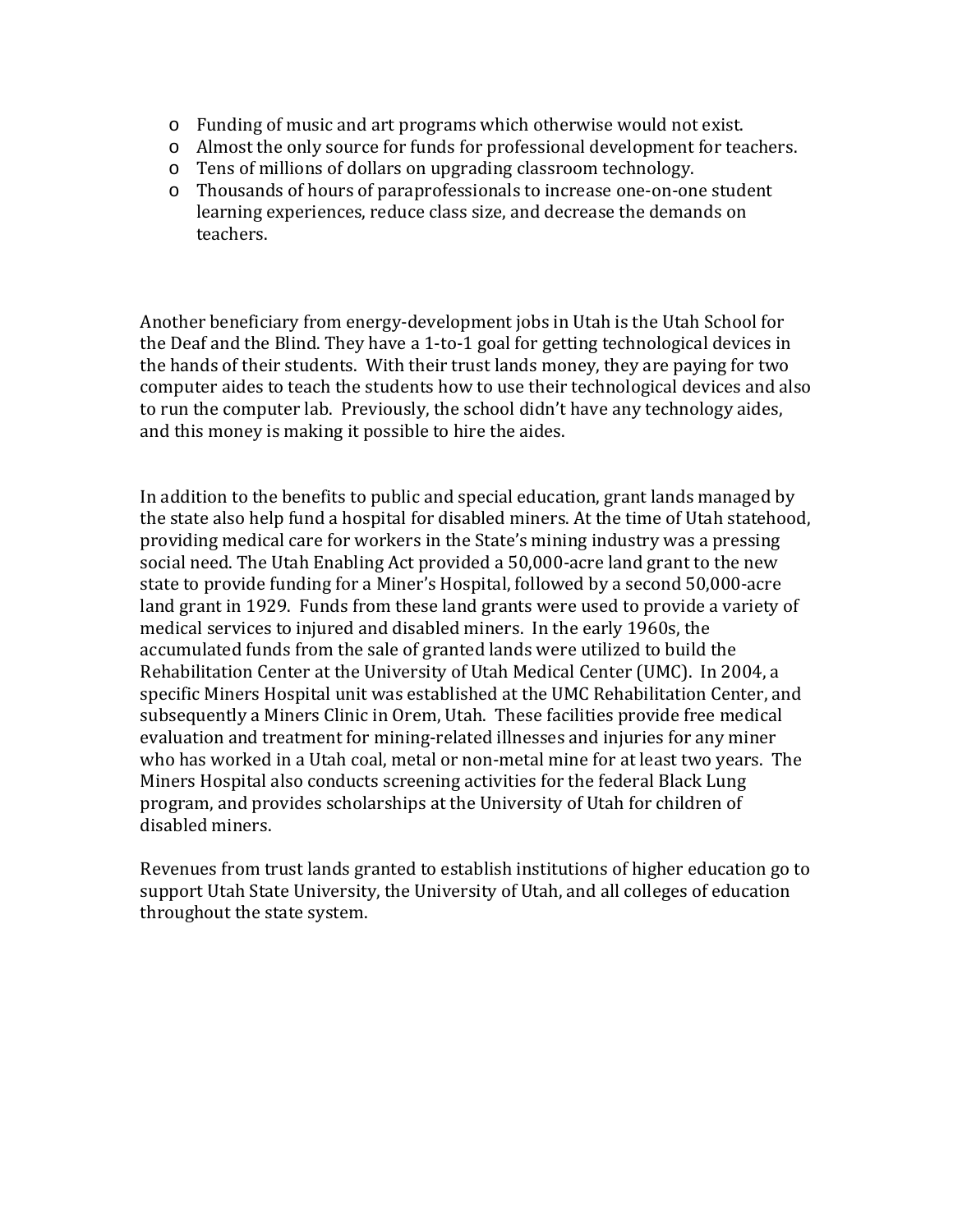#### Actions of the US that prevent jobs/revenue

Regrettably, many actions of the United States are limiting our ability to develop resources on trust lands – and create revenue for our schools and jobs for our citizens. As Map 1. demonstrates, trust lands remain scattered as islands within an ocean of public land.

Given the scattered nature of our ownership, it is obvious that any actions taken by the federal government that restricts access to public lands in pursuit of conservation and preservation objectives will almost always indirectly impact the inheld school trust lands.

The same map (Map 2), but with an overlay of the lands that are being managed for wilderness protection - even though Congress has not formally acted to create wilderness – demonstrates how much land that could be utilized for job creation has been taken "off the market".

I concede that the federal government has the right to manage its lands to achieve its own goals – but, it is tragic that nearly one-third of the lands granted to the state for the exclusive financial benefit of its school children are effectively sterilized by these federal actions, seemingly without any thought or consideration to the impacts on adjoining land owners. These federal actions have foreclosed the opportunity for high-paying energy-sector jobs, the benefits that would accrue to the families of workers, and the indirect benefits that would have accrued to their school-aged children.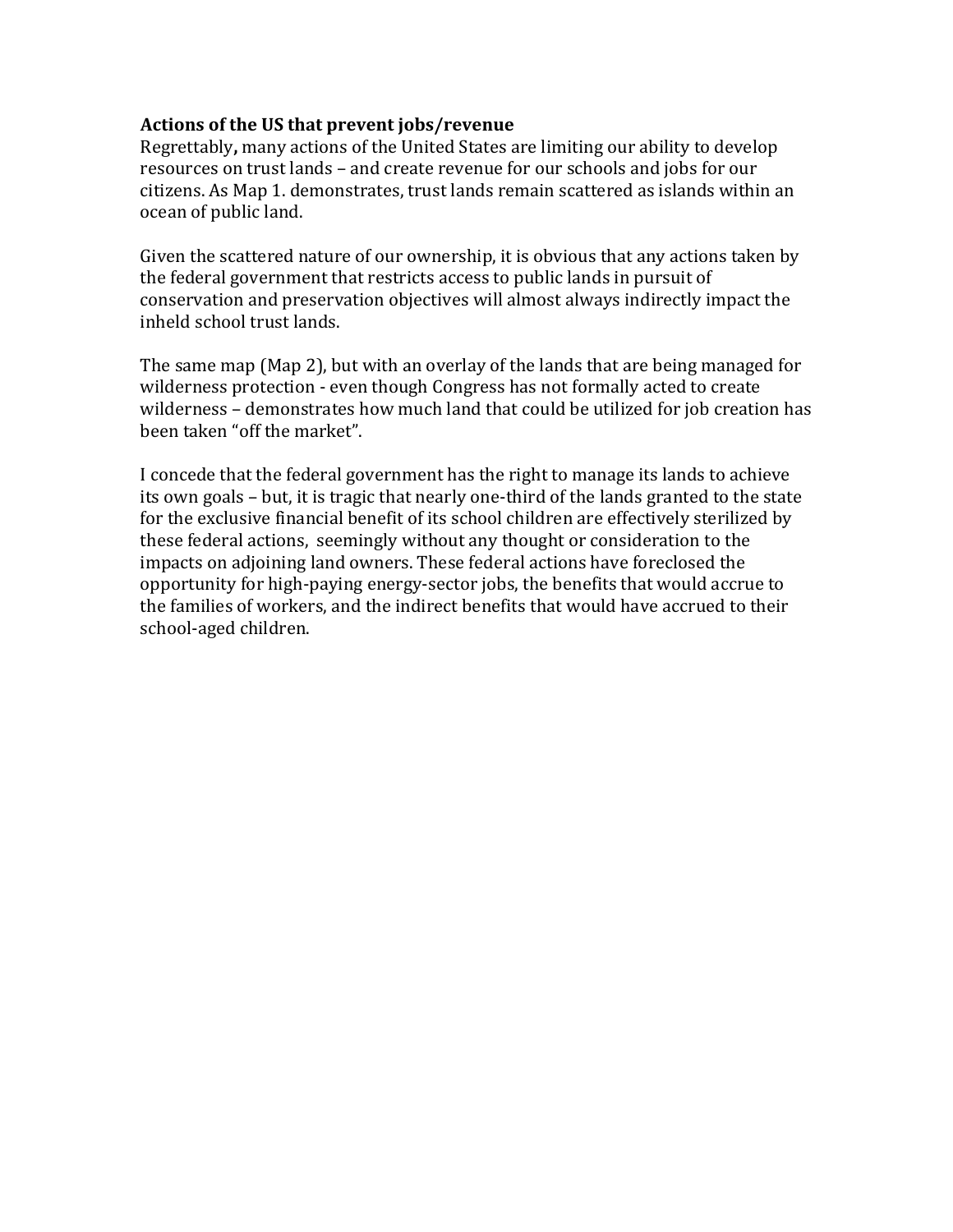

**Map 1. Land Ownership in Utah**